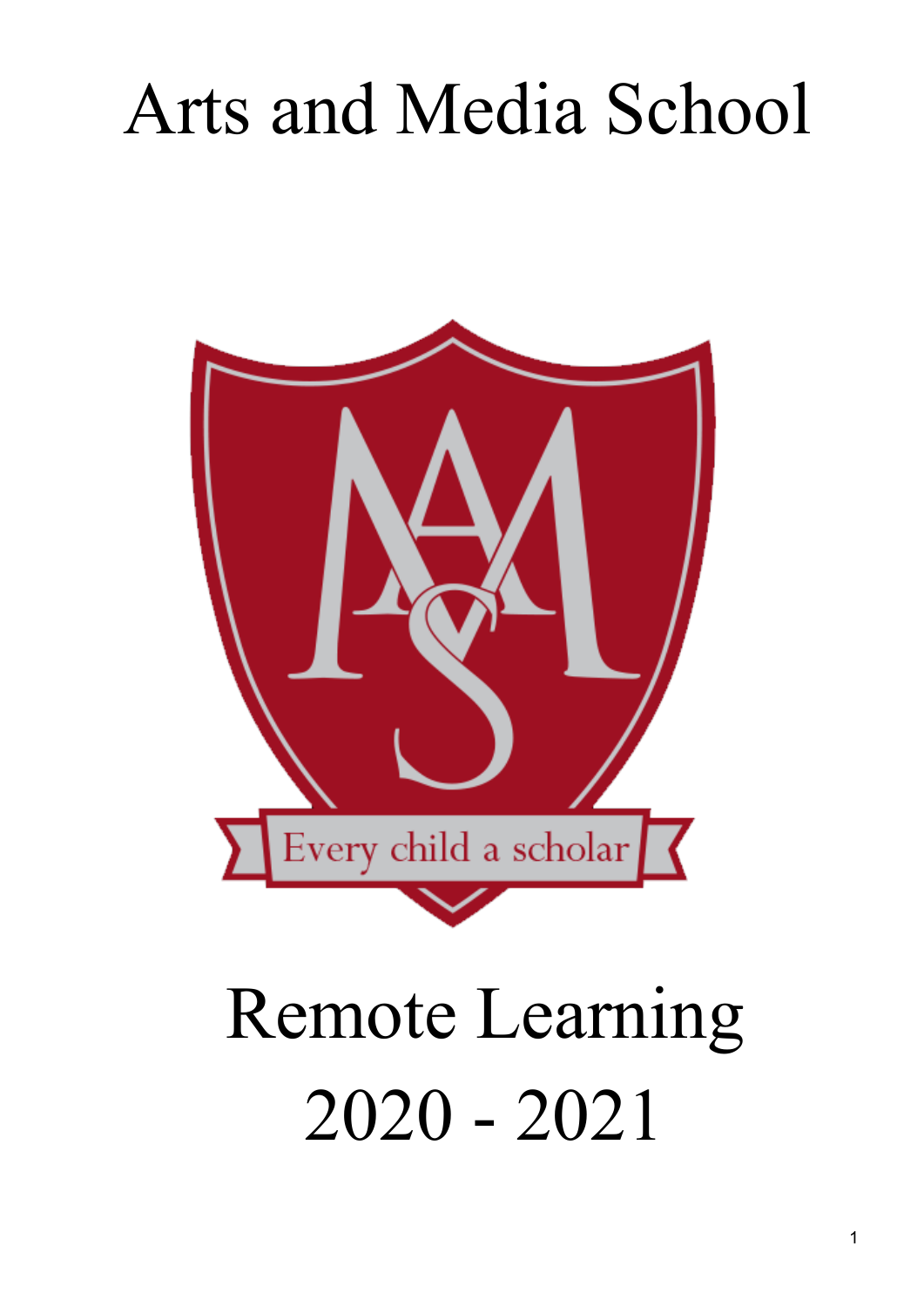## **Remote Learning Policy**

## **Rationale**

Arts and Media School is committed to providing continuity of education to its learners and will do so through a process of remote (online) learning. Extensive remote learning would apply, particularly, in a situation in which the school is closed for an extended period of time e.g.outbreak of infectious disease, but a high proportion of learners and teachers are healthy, and able to work as normal from home. This policy does not normally apply in the event of short-term school closures (e.g. as a result of inclement weather) or a short-term learner absence.

Remote learning may also be appropriate in situations when learners, in agreement with the school, have a period of absence but are able to work at home, at least to some extent. This would be if, following an infectious disease outbreak, learners are self isolating at home but are not suffering with relevant symptoms.

There is no obligation for the school to provide continuity of education to learners with unauthorised absences, with or without parental permission, in contravention to school or government guidance. This may apply, for example, if parents choose to take learners on holiday during term time. Similarly, this would apply if parents made the decision, without prior agreement with the school, to keep their children from school 'as a precaution', against official guidance, in the event of an outbreak of infectious disease.

#### **Remote learning for individual students**

Assuming an absence has been agreed with the school e.g. Fixed Term Exclusions or alternate provision, and the student in question is healthy enough to work from home, the school will provide work for students who are unable to attend in person. If this occurs for an individual student, the collation of work and communication with the parent will be coordinated by the student's head of year.

The student's subject teachers will use Google Classroom or subject specific platforms to make work available to the student. If there are any issues with the compilation of work, the Head of Year should contact the appropriate Head of Department for work.

Though every case will have its own specifics, a rough guideline for the frequency of communication between school and parent would be once per week. Work will only be provided to students in this way if there is an agreed absence between the school and parent.

## **Preparing for Remote Learning**

We would expect that many of the steps below should already be in place with most staff within AMSI. We would expect that there will be future benefits to putting these plans into place.

#### *AMSI will be proactive in ensuring that:*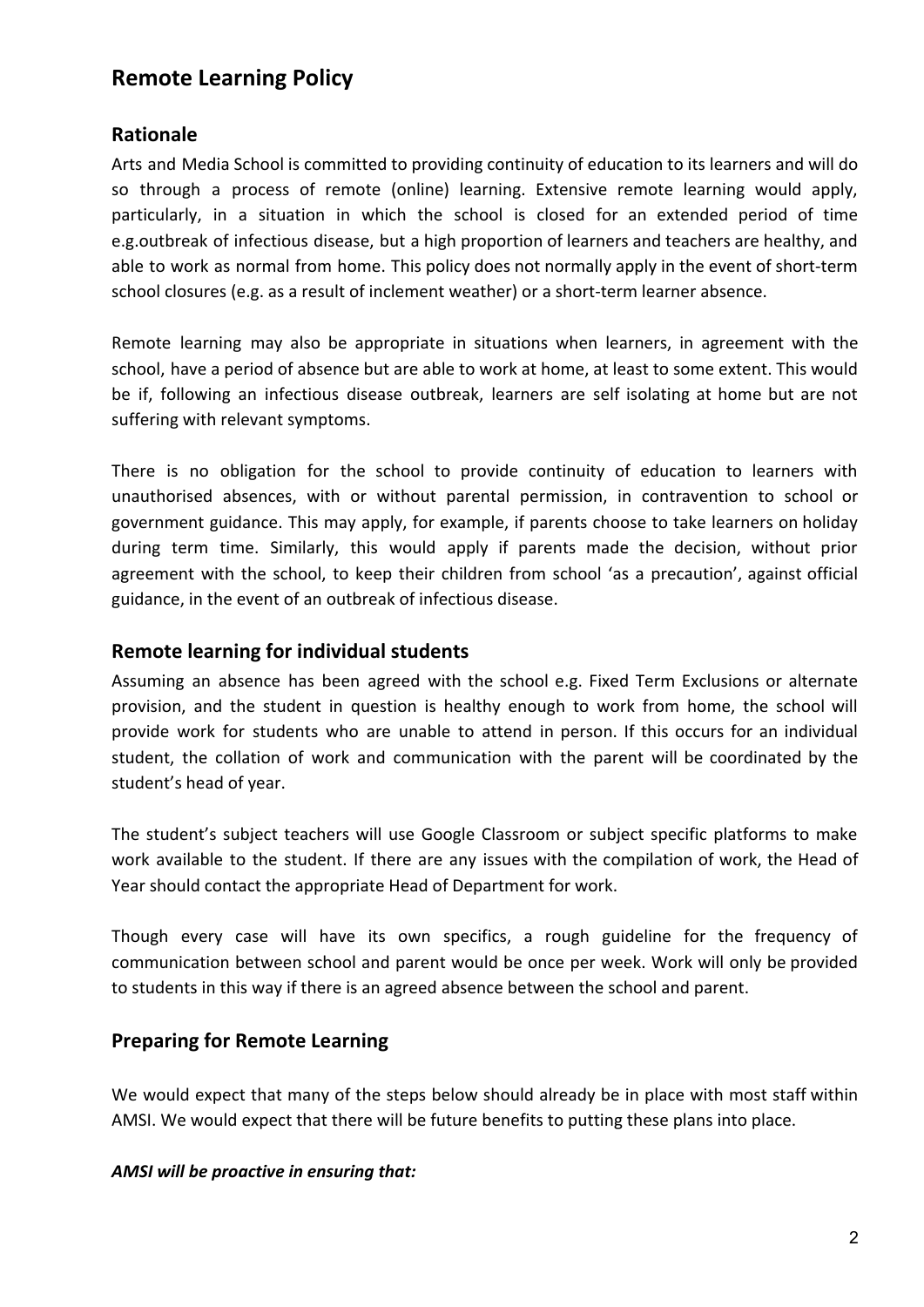- → Staff have access to Google Apps for Education i.e. Classroom, Drive, Email, etc. and that these are set up.
- → Staff have access to the platforms being used within their departments.
- → Pupils within classes have access to the relevant Subject classrooms and their email addresses.
- → Pupils will receive Google App refresher sessions (specifically Classroom) during Autumn term 1.
- → Pupils will have their logins for any subject specific platforms being used e.g MathsWatch, Seneca, Educake.
- → Staff are familiar with the main functions of Google Apps (specifically Classroom).
- → Staff have the ability to host a Google Meets (video and/or audio) with their classes either from their classrooms or from home .
- → Staff and students are aware of the main functions of their subject specific platforms.
- $\rightarrow$  Parents and pupils are made aware in advance of the arrangements in place for the continuity of education.

#### *AMSI should ensure that staff are supported in the development of the above framework by:*

- → Using staff meetings or setting aside professional development time.
- $\rightarrow$  Ensuring that staff have access to a suitable device in their classroom or, in the event of closure, that staff have suitable devices at home and if not, supply them with a device during the closure period.
- $\rightarrow$  Ensure that staff have online access and if not a dongle with data is provided.

#### *Staff should ensure that they:*

- → Have received appropriate training through a series of videos and weekly 'Staff Bulletin Tips' as well as bespoke training where necessary.
- → That their computer-based teaching resources are available outside of the school Google Drive.
- → That they have access to key resources not available online at home e.g. key textbooks.
- $\rightarrow$  That they have access to a suitable device for home use and if this is not the case then staff should alert their line manager or Mr A Naidoo to the situation in a timely manner.

## **Continuity of Education in Event of a Closure**

*AMSI will make provision for remote contact with pupils by:*

- → Pupils will have access to work that allows them to continue progress while at home.
- → Teachers will provide 'live' lessons through Google Meet for part of or all of each lesson. Where this is not possible or advantageous staff will post supporting videos.
- → Teachers will ensure that they are mindful of safeguarding concerns and will follow live lesson protocols.

As far as is possible AMSI will replicate the timetable that pupils follow through the course of a normal school day. Teachers will need to make themselves available for teaching during their normal working hours and should communicate with the Deputy Head of Teaching and Learning if this is not possible.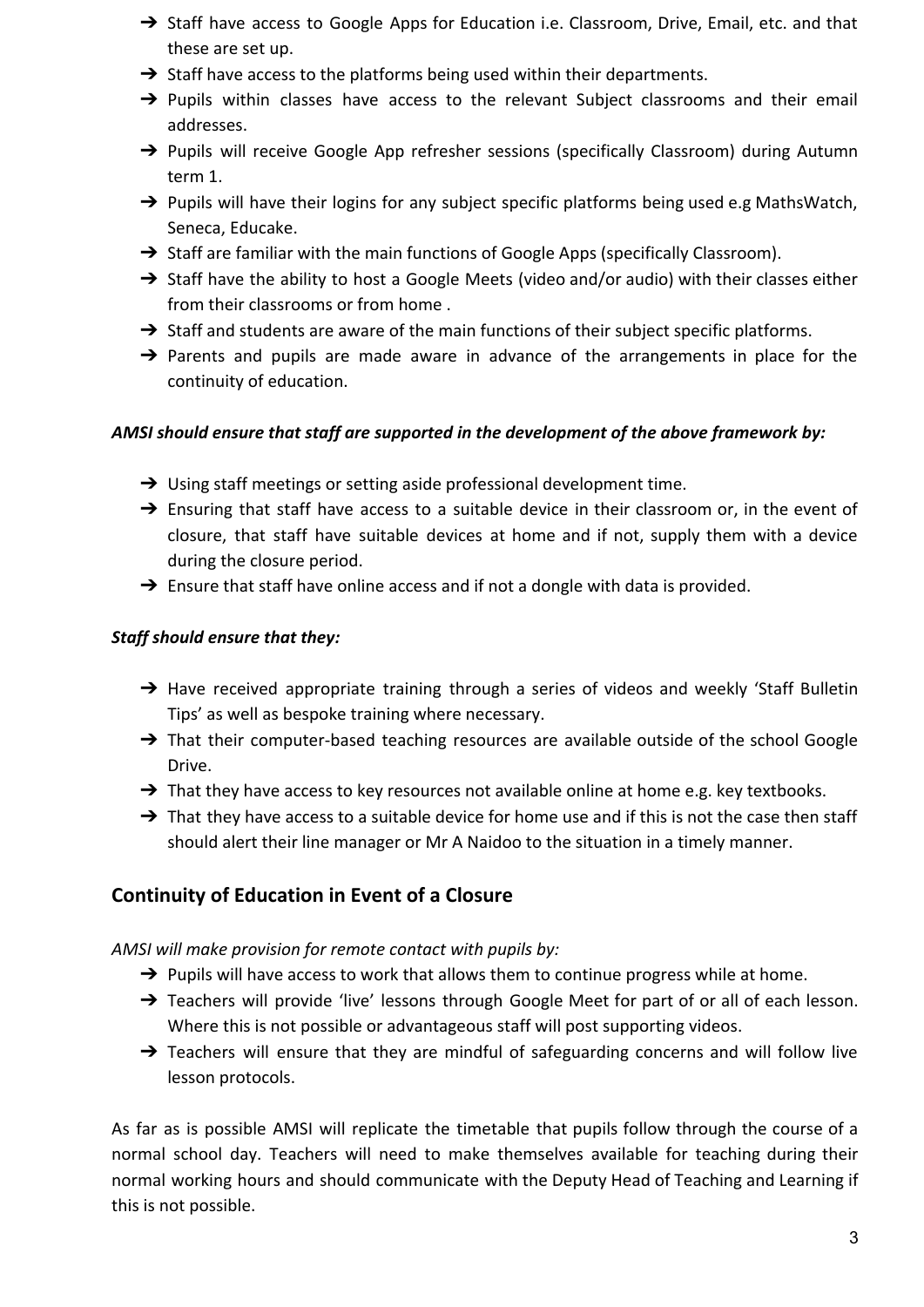Students will be expected to join the live stream of lessons where available and to complete the work during the timetabled lesson to allow for timely feedback.

#### **Students Self Isolating**

Students will be issued with the Independent Learning Booklet which is organised by tasks. Students should complete the work by one task a week and revise the content from previous weeks. Teachers will be informed of the absence so that work can be posted onto Google Classroom and subject specific platforms. Where possible and appropriate, the school will provide a link to access the lesson through Google Meet.

Students that do not have access to a device or the internet will be issued with a Chromebook and dongle if no internet access is available on the basis that they have informed us of this.

#### [Remote Education support](https://www.gov.uk/government/publications/actions-for-schools-during-the-coronavirus-outbreak/guidance-for-full-opening-schools#res) for students

Where a class, group or small number of pupils need to self-isolate, or there is a local lockdown requiring pupils to remain at home, the DfE expects schools to have capacity to offer immediate remote education.

#### **Planning**

- Students log details fall active and known by students as well as being saved in a central area.
- Google form sent to students for them to confirm that they know all of their login details for all sites in all subjects.
- Access to the internet and device information stored centrally.
- Opportunities for live lessons or video tutorials as well as intervention sessions will be embedded into the standard delivery.

| <b>Tier</b>                                                                                                                        | <b>Immediate Actions</b>                                                                                                                                                                                                                                                              | <b>Remote Learning</b>                                                                                                                                                                                                                                                                                                                                                                                                                                                                                            |
|------------------------------------------------------------------------------------------------------------------------------------|---------------------------------------------------------------------------------------------------------------------------------------------------------------------------------------------------------------------------------------------------------------------------------------|-------------------------------------------------------------------------------------------------------------------------------------------------------------------------------------------------------------------------------------------------------------------------------------------------------------------------------------------------------------------------------------------------------------------------------------------------------------------------------------------------------------------|
| Tier 1: School is fully open. (Some<br>students may be self-isolating due<br>to symptoms or shielding)<br>All staff in school      | Distribute Independent<br>1)<br>Learning Booklets to students<br>who are self isolating.<br>Teachers must check the daily<br> 2)<br>email from DHT(DMc) with<br>respect to students who are<br>shielding or self isolating.<br>IT resources Audit for all<br>3)<br>students and staff | Teachers to ensure that work for<br>each lesson is posted on Google<br>Classroom for students on the<br>shielding or self isolating list. Where<br>possible, teachers should provide a<br>Google Meet link for the students to<br>join the lesson at the point of<br>delivery. (This process is still being<br>tested in school)<br>Work for the week ahead as well as<br>links to external sites such as Oak<br>Academy as posted on Google<br>Classroom to support students with<br>their independent learning. |
| Tier 2: Rota System (KS4 in<br>school one week and KS3 in<br>school the next week. Vulnerable<br>students and children of critical | Distribute Independent<br>1)<br>Learning Booklets to all<br>students.<br>HOY to distribute devices to<br>2)                                                                                                                                                                           | Teaching as per timetable.<br>Teachers will live stream from school<br>for at least part of each lesson and                                                                                                                                                                                                                                                                                                                                                                                                       |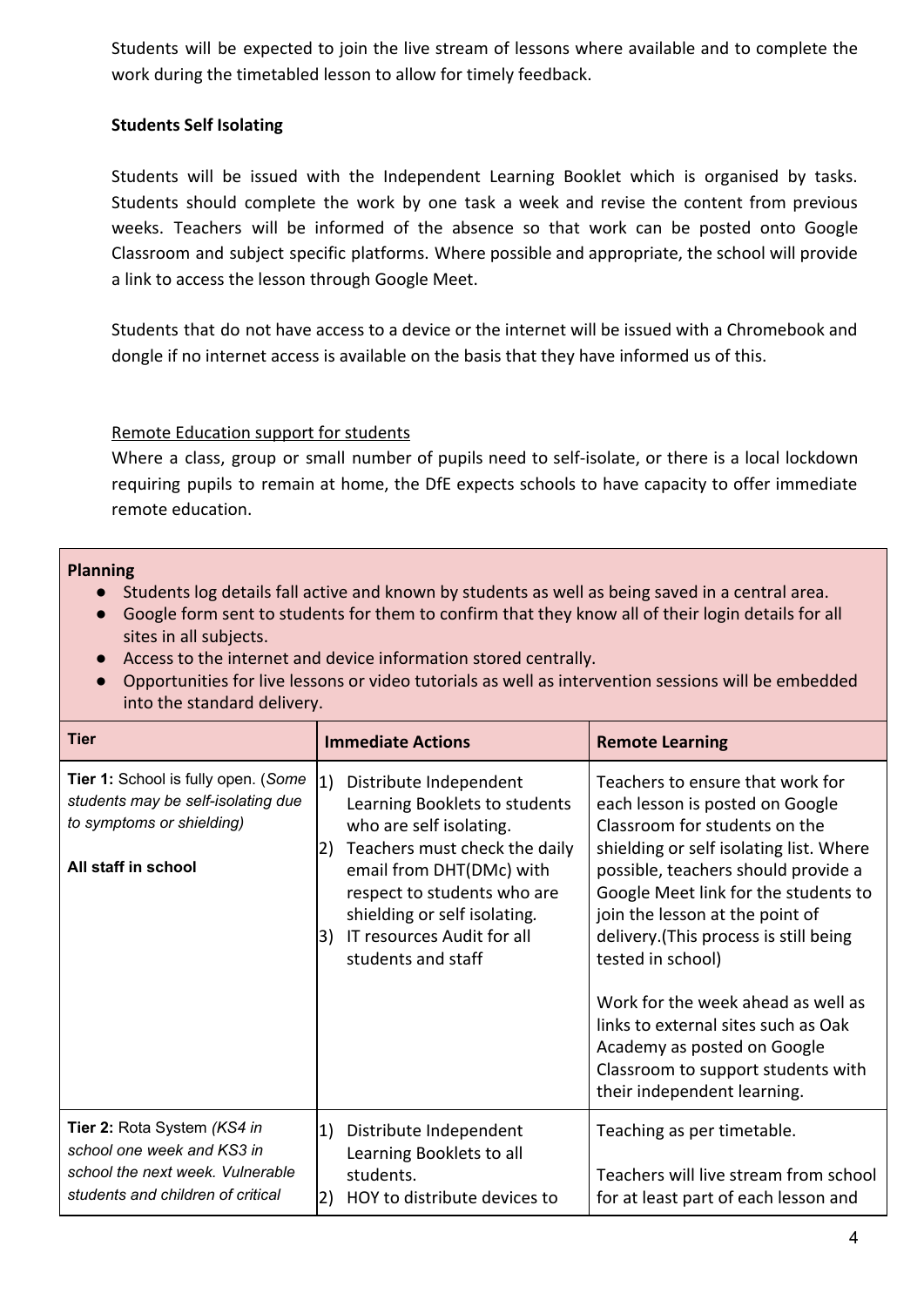| workers (VCW students) will be in<br>school all of the time)<br>All staff in school                                                                                                                                    | 3)              | students without access.<br>Staff to collect devices from<br>ANA to deliver lessons at<br>school or at home.                                                                                                    | provide online work to be completed<br>during the lessons. VCW students<br>will go to their normal class and<br>follow their normal timetable.<br>If teachers are self isolati up ng and<br>are well they will deliver remotely as<br>per their timetable. The expectation<br>is that they will be available during<br>the normal school day. |
|------------------------------------------------------------------------------------------------------------------------------------------------------------------------------------------------------------------------|-----------------|-----------------------------------------------------------------------------------------------------------------------------------------------------------------------------------------------------------------|-----------------------------------------------------------------------------------------------------------------------------------------------------------------------------------------------------------------------------------------------------------------------------------------------------------------------------------------------|
| Tier 3: On-site attendance limited<br>to vulnerable children, children of<br>critical workers and selected year<br>groups. (The DfE will confirm<br>which year groups should be<br>prioritised)<br>All staff in school | 1)<br>2)<br> 3) | Distribute Independent<br>Learning Booklets to all<br>students.<br>HOY to distribute devices to<br>students without access.<br>Staff to collect devices from<br>ANA to deliver lessons at<br>school or at home. | Teachers will deliver remote lessons<br>on site.<br>If teachers are self isolating and are<br>well they will deliver remotely as per<br>their timetable. The expectation is<br>that they will be available during the<br>normal school day.                                                                                                   |
| Tier 4: Attendance limited to<br>vulnerable children and the<br>children of critical workers.<br>Staff off site unless on the Staff<br>on rota                                                                         | 1)<br>2)<br>3)  | Distribute Independent<br>Learning Booklets.<br>HOY to distribute devices to<br>students without access.<br>Staff to collect devices from<br>ANA to deliver lessons at<br>school or at home.                    | Teachers will deliver remotely from<br>home as per the normal timetable<br>and be available during the normal<br>school day.<br>Lessons will consist of some live<br>content as well as videos and<br>assignments.<br>SEND students will have additional<br>support from the SEN department.                                                  |

## **Student protocol**

- 1. Students should retain the structure to their working day starting with a Google Form by 8.30am for KS3 and 9.25 for KS4. They must join the Registration period through their Google Meet code.
- 2. Students must log on each day and complete the work set following their normal timetable. When they have finished the work, it should be submitted via Google Classroom or the learning platform being used for the lesson.
- 3. Students must communicate with their teacher if they are having difficulties with accessing the work.
- 4. If a student needs support, they should contact their teacher through Google Classroom or via email (48 hour window for response).
- 5. All communication with teachers must be polite and respectful.

## **Staff Protocol**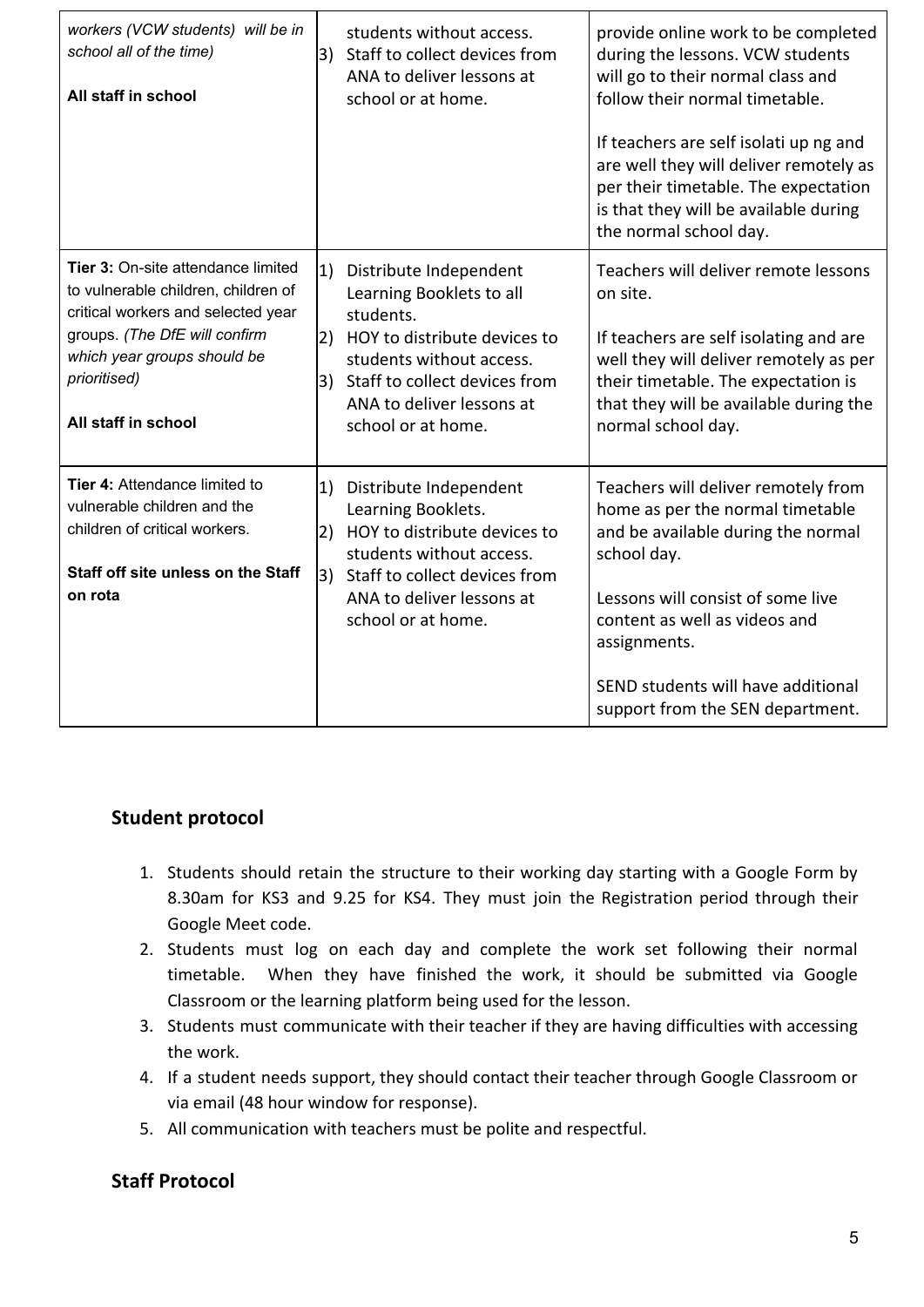- 1. The form tutor will have a Google Meet session for registration and assemblies will be delivered in the same way.
- 2. During Tier 1 and 2, teachers must post an announcement work for the week ahead.
- 3. Teachers post online work according to the timetable.
- 4. Work must be posted as an Assignment on Google Classroom.
- 5. Any electronic resources used in the lesson, including work sheets or Slides used, should be shared with absent students. It is recognised that some lessons are discussion based and it is more difficult for pupils at home to benefit from this kind of activity. Alternative tasks can be set by the teacher if time allows.
- 6. Use the following naming convention for your assignments  **Subject/Date/Topic\***
- 7. For the **duration of the lockdown or closure** please set the **due date as the day set** so that it appears on the students' dashboards and calendar.
- 8. Announcements and supporting documents can be made throughout the week, but there should not be any new online assignments posted that are outside of the timetabled lessons.\*\*
- 9. Work posted should relate to the current week; you may set one piece that extends beyond the lesson so this could be broken down in Part 1, Part 2 etc or whatever is appropriate.
- 10. Any live lessons should have safeguarding in mind.
- 11. If you have concerns about students not completing work, these should be logged onto the central [Student Concerns and Remote Learning](https://docs.google.com/spreadsheets/d/17YAnbOvENTLmyrarvXbpTcZIzaqHb1QdhgTTKjOzZ2o/edit#gid=0) sheet. It is also an expectation that you inform your LM and HOY.
- 12. If you have any safeguarding concerns, they must be logged onto MyConcern.
- 13. Students are given timely and appropriate feedback on the work that is submitted. This must take your workload into account so should be planned appropriately.
- \* as with emails, this can be scheduled in advance. See [video](https://drive.google.com/drive/folders/1kzbk0bdbUf_YpcDZeaWDDLzafYwNRxk_) for support.
- \*\* Assignments/posts can be shared to multiple classrooms at the same time please see the [video](https://drive.google.com/drive/folders/1kzbk0bdbUf_YpcDZeaWDDLzafYwNRxk_).

## **Heads of Years are expected to:**

- **●** Supervise the vulnerable students attending school in the event of a school closure.
- Make phone calls home to parents of students in their Year groups to ensure that there are no issues with remote learning and to check on their well-being.
- Report any concerns to the DSL or subject teachers/ Heads of Department as necessary.
- Make follow up phone calls if teaching staff raise a concern of non-engagement with a particular child and support the remote learning system.
- Distribute Chromebooks to students who do not have a device, if a student is being sent home.

## **Heads of Department are expected to:**

- Monitor the work being set on Google Classroom by staff.
- Regularly check in on teams to establish their wellbeing.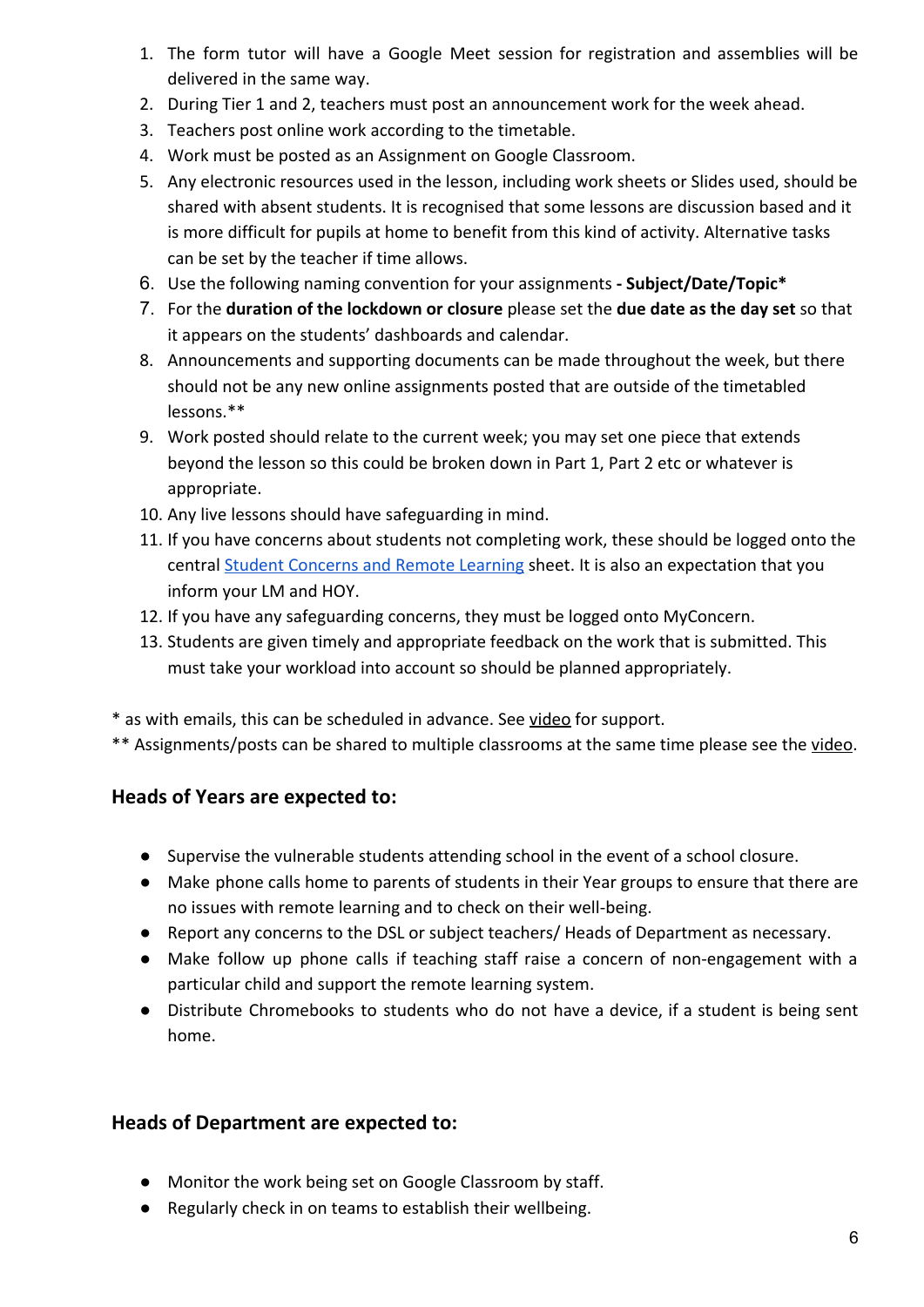- Regularly check in with their teams to ensure that staff are consistent with the school approaches and pick up on any potential concerns early on.
- Provide support to colleagues in their teams to ensure that work is provided as required**.**

## **The Learning Support Teams are expected to:**

- Connect with parents and/or students who receive one-to-one SEN support, during their usual allocated time, to check how they are coping with the home learning.
- The SENCO will coordinate the SEN teachers to reach out to students/staff and provide guidance/feedback as necessary.

## **Staff Self Isolating or Shielding** - displaying no symptoms

During the time that you are self isolating, there are some expectations around teaching and learning which are outlined in the remote learning policy.

The expectation is that staff post lessons via google classroom according to their timetable. Where live lessons are possible they will be delivered with a cover teacher present in the classroom. Teachers may create videos to support the teaching and learning using a platform such as Loom or Google Meet.

## **Live Lesson Guidance**

#### *Teacher protocol:*

#### *Tier 1 and Tier 2 (When students are on site due to Vulnerable or Children of Key Workers)*

When delivering a live lesson to students are self isolating while the other students are in school:

- Set up a Google Meet code for each class that you teach; this will be used for all sessions. This can be done through the calendar for each of your classes and be repeated until the end of the academic year.
- Ensure that you have a spare chrome book to display the chat.
- Load any necessary documents for the lesson in advance of sharing the screen.
- Ensure that any necessary worksheets have been shared with the students in advance on Google Classroom.
- Inform all students that you will be recording the screen and sound for the lesson.
- Ensure that SIMS is completed and closed before sharing your screen.
- The camera should be switched off and the screen only shared. An exception may be when a physical demonstration is necessary. If you do need to use your camera at any point you must ensure that it is facing away from the students.
- Have a separate device to monitor the chat facility. Ideally, ask a student to log on to the classroom on a chromebook so they can be the chat facilitator.
- Teachers must mute all students prior to delivery. They can be unmuted at your discretion when it is appropriate for teaching and learning.
- Record the session. This will be uploaded to a folder in your drive called Meet Recordings.
- Post the recorded session on Google Classroom.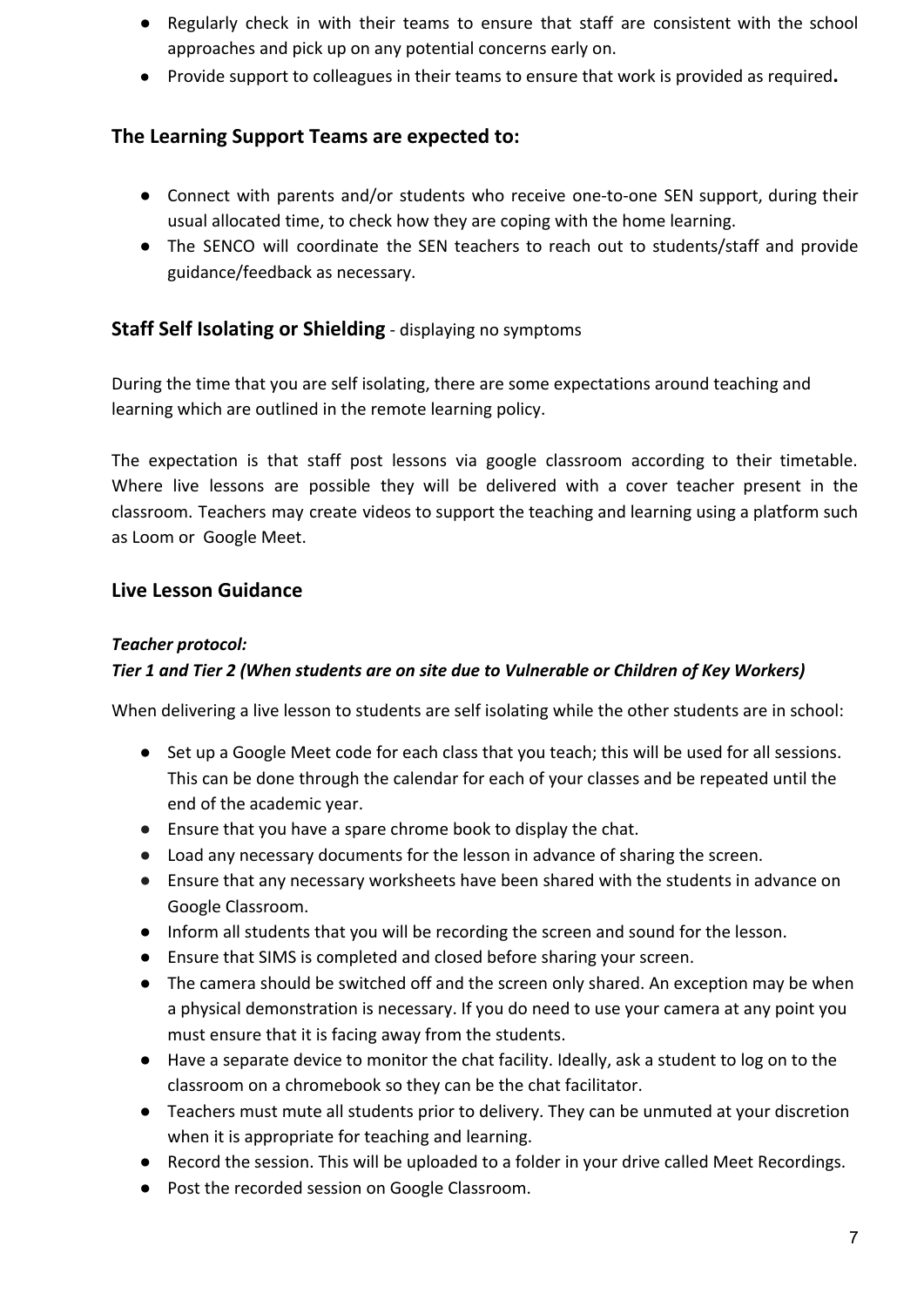#### **Tier 3 and 4**

- Announce the session using: Create assignment on Classroom.
- Follow regular syntaxes as per policy in Title: Subject, Due Date, Title (Spanish Friday, 26 June: Live Session Tenses).
- Add description as necessary.
- Establish the point value as unmarked.
- Add Link for the Google Meet (the link is automatically created by your Google Classroom)
- Ensure you are taking all safeguarding protocols into consideration.
- Teachers can have their camera off for the duration of the lesson, but must share their screen and sound.
- Teachers must mute all students prior to delivery. They can be unmuted at your discretion when it is appropriate for teaching and learning.
- Ensure that you have a spare chrome book to display the chat.
- The chat facility must be monitored throughout the lesson for questions. If you have a student in the classroom ask them to log on to a chrome book and then the classroom so they can be the chat facilitator.
- Record the session.
- Post the recorded session on Google Classroom.

#### *Student Protocol:*

#### *This is a guide to our protocols for AUDIO and AUDIO/VIDEO live lessons. It is essential that every student follows the protocols set out.*

- Students must only join using their school account through google classroom.
- Students must only join the class once the teacher has announced it live on the google classroom stream.
- Students must ensure that their cameras are turned off.
- Students must mute their microphones unless asked to unmute by the teacher.
- If students have a question, they can write 'question' or type the question into the comment box.
- All comments made by students must be focused on the work and be relevant to the lesson being taught.
- Teachers can see the comments so students must write in an appropriate way at all times i.e. use academic English at all times.
- Remove any other distractions in the room e.g. music, television, other devices.
- At no point, should students take any form of recording or photo of the session. If it is found that this has happened, it will immediately be referred to the behaviour team and students will face serious sanctions in line with our behaviour policy.